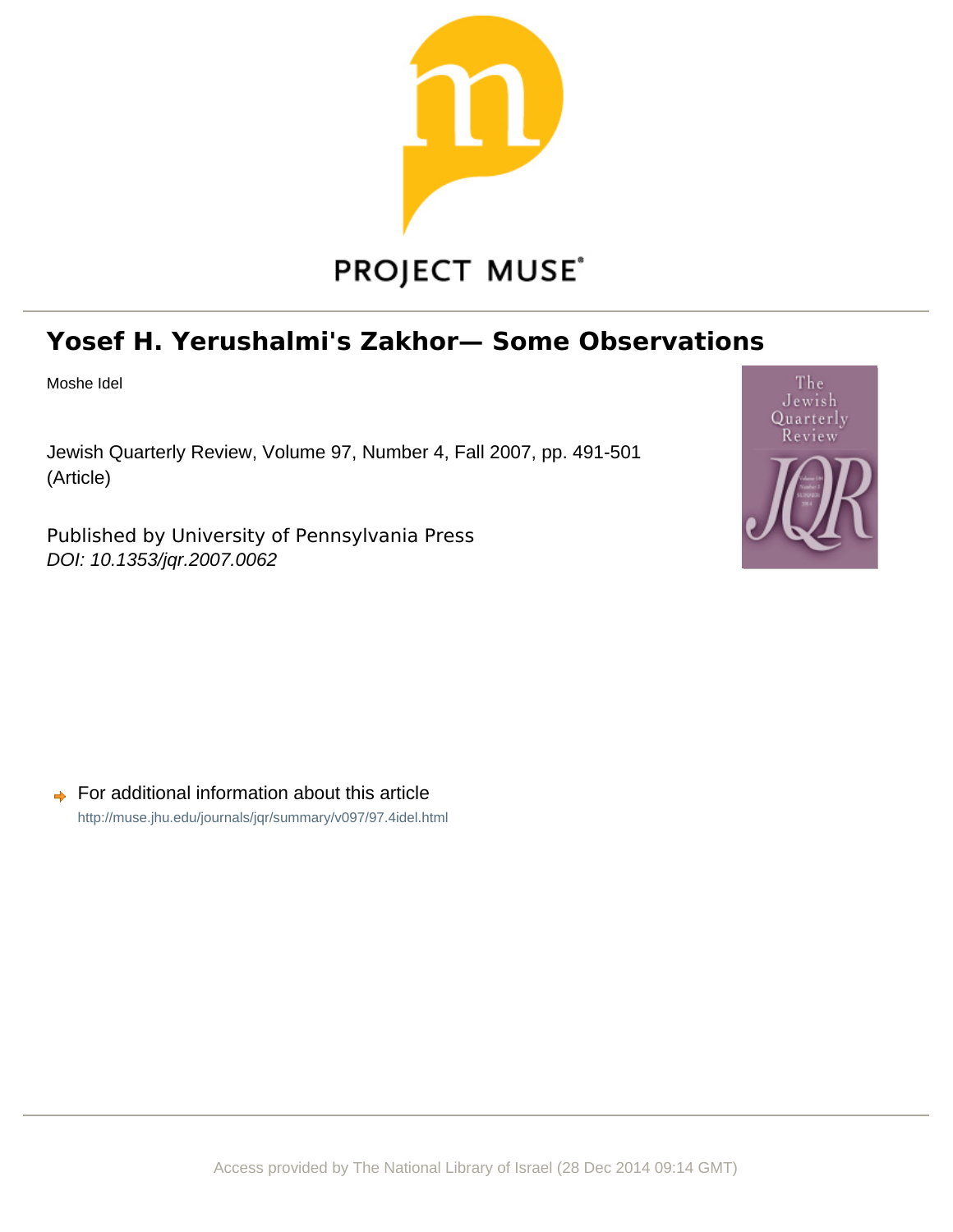THE JEWISH QUARTERLY REVIEW, Vol. 97, No. 4 (Fall 2007) 491-501

# Yosef H. Yerushalmi's *Zakhor—* Some Observations

### MOSHE IDEL

#### I: ''THE FAITH OF THE FALLEN JEWS''

THE FOLLOWING REMARKS represent some amateurish reflections concerning some of the observations and assumptions found in Yosef H. Yerushalmi's *Zakhor*. They concern only quite a small part of this rich and thoughtful book, especially the initial pages and its final part. In this framework only two topics in the book will be addressed: the assumption that history is the faith of the fallen Jews, and then the stark distinction that Yerushalmi claims exists between premodern traditional Judaism and modern Jews' inclination toward history. Consequently, these forms of Judaism may hardly communicate. An attempt will be made to exemplify the complexity of the relationship between the two forms of Judaism.

The faith in history by the ''fallen,'' an expression that reflects Yerushalmi's ironic understanding of modern interest in history,<sup>1</sup> itself has a small history. According to a certain testimony, Gershom Scholem once remarked that in his classes at the Hebrew University he taught not reason but history.<sup>2</sup> His shift from the earlier reliance on the paramount Enlightenment value—reason—to historical modernism is, to follow Reinhold Niebuhr's diagnosis, ''not so much confidence in reason as *faith in history*. The conception of a redemptive history informs most diverse forms of modern culture.''3 In lieu of the image of the divine redeemer, it is now history, in its Hegelian form, that offers the redemptive experience. Faith in history, or in historical research, dislocated, at least to a certain extent, traditional faith in a personal deity and worked with the

*The Jewish Quarterly Review* (Fall 2007)

Copyright © 2007 Center for Advanced Judaic Studies. All rights reserved.

<sup>1.</sup> *Zakhor: Jewish History and Jewish Memory,* (New York, 1989), 86, 98.

<sup>2.</sup> *On Jews and Judaism in Crisis*, ed. W. J. Dannhauser (New York, 1976), 46.

<sup>3.</sup> See *Faith and History: A Comparison of Christian and Modern Views of History* (New York, 1949), 6, emphasis added. See p. 203.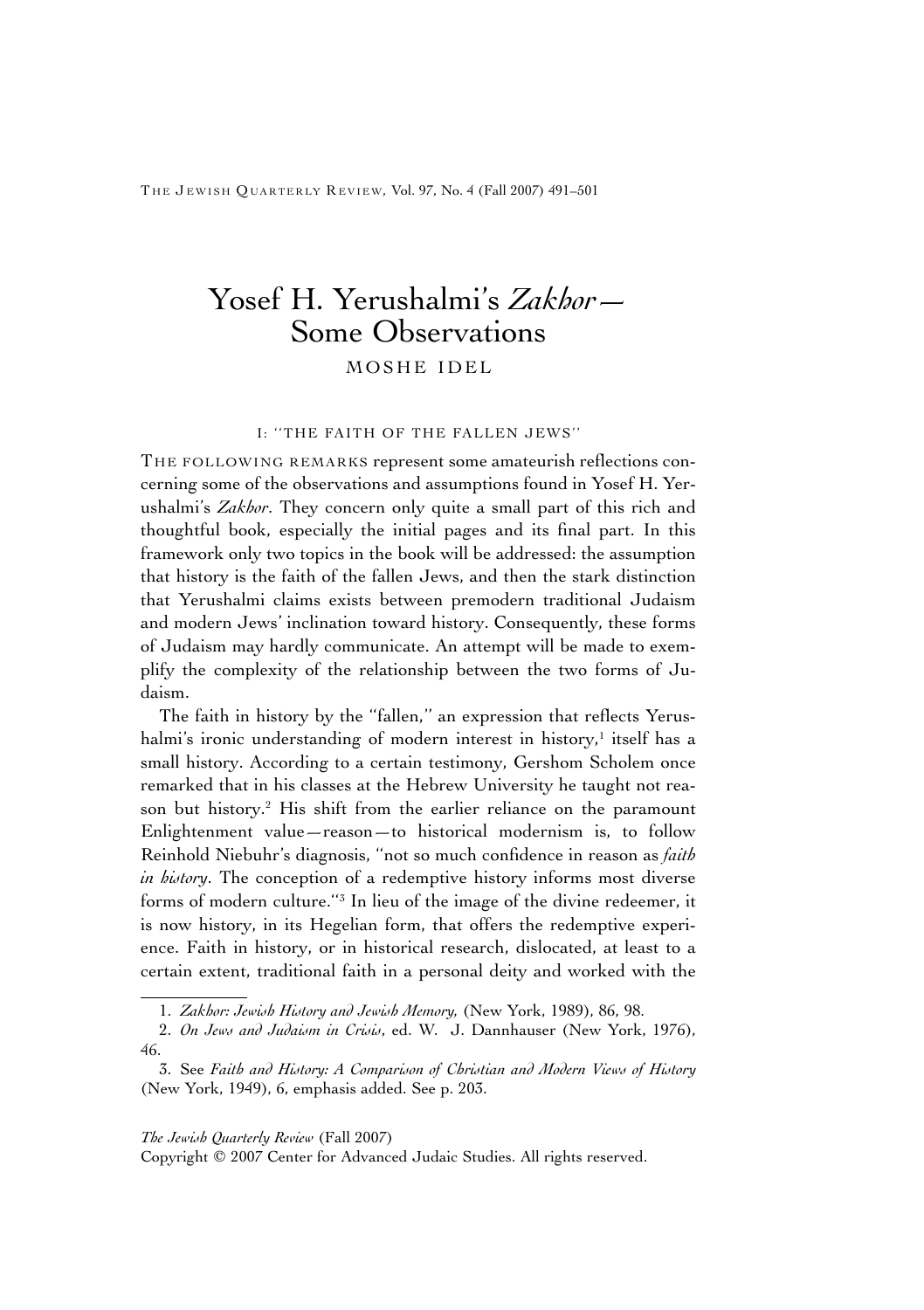assumption that meaning or, according to another formulations, identities are hidden in or dramatically shaped by events that constitute the history of a nation or a person. For a skeptical observer, however, the two forms of faith are based on strong though rarely explicated hypotheses, which can hardly be proven. From this point of view, they are equal.

How and why did this new ''faith'' emerge in Judaism? The new status attained by Jewish history in the general economy of modern Judaism represents a major jump; it succeeded in establishing itself as a main, if not dominant, dimension of identity for many modern Jews. This is part of a profound process of self-definition emerging in rapidly changing circumstances, in which the recent history of the Jews has been dramatically accelerated.4 The more dramatic changes are well known: the Holocaust, the shift from the largest concentration of Jews in Europe to Asia and North America, the establishment of the state of Israel and the massive emigration that liquidated whole communities (some of which existed for millennia), and the emergence of the American center of Judaism—in a word, new forms of struggle for personal, national, and cultural survival. These struggles were coupled with complex attempts at redefinition, Zionist, and more recent trends, mainly American, to search for an identity that does not depend on earlier views of the Diaspora or on a territorial solution of the exilic condition. Such dramatic turns are unknown even in the long and tortuous Jewish history prior and represent unparalleled accelerations of events. They were major ruptures that occasioned a search for antecedents, and thus the protagonists of these events turned to history for examples. This turn is, psychologically speaking, a natural one. People try, especially in cases of dramatic changes and crises, to situate themselves in a wider framework in order to understand their personal or communal vicissitudes, some of which are quite unexpected. According to such a view, history as an academic profession is not essential, and the resort to examples from the past reflects crises or turning points, related to occasional moments of self-understanding, though imposed mainly by external forces.

Less dramatic, though still very important from the point of view of the ascent of history, and of what I call ''the historical Jew,'' is another development, characteristic of only a small part of Jewish communities, mainly in Central and Western Europe: a gradual opening of some Jews and Christians toward more religiously neutral forms of society, as part

<sup>4.</sup> For the concept of acceleration of history, see the introduction to Pierre Nora, *Les lieux de memoire* (Paris, 1984), 1:xvii.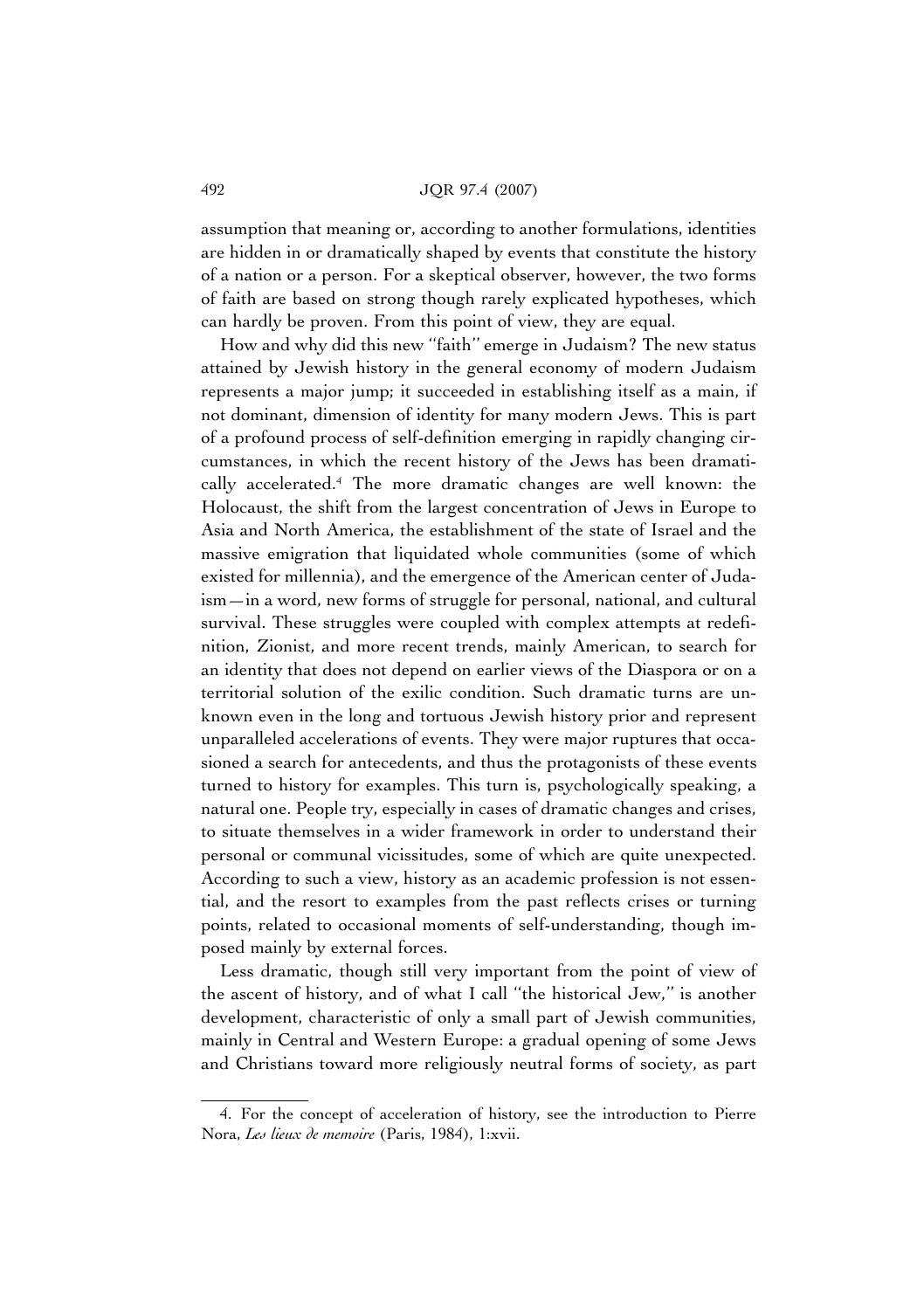of a more comprehensive process of secularization. Deep changes that took place in Western Judaism, in centers where history emerges as a main form of self-understanding for the Christian majority, induce soon afterwards a similar development in Jews. Comparatively speaking, this propensity for history does not occur in other Jewish communities: Northern African, East European, or Asian Jewish communities, where historical events were not conceived of as identity-forming. Therefore, it is not only a matter of adherence to the rabbinic worldview that marginalized the importance of history for shaping identity, as Yerushalmi correctly demonstrated in *Zakhor*. The negative attitude toward history among Jews also owed to the majority non-Jewish and nonhistorical cultures. One may argue that in those more traditional settings, the cohesiveness of Jewish community was much greater and more resonant to a rabbinic way of life, while in Central and Western Europe the process of disintegration of the Jewish communities impelled the search for new forms of cohesiveness, or personal identities, now based on shared history in the past rather than on shared rituals in the present. However, this process is also discernible in Christian communities which looked for forms of identity other than the religious—most notably, the nation, which, it was claimed, had a common history. Among traditionalist Jews in Central Europe, the critique of this historicizing trend is especially evident in the case of Samson Raphael Hirsh in Germany.

However, the first modern Jewish historians were not only in search of a new identity but also of some form of transcendental meaning embedded in history. As Yerushalmi formulated the contribution of the Jews to history: ''If Herodotus was the father of history, the fathers of meaning in history were the Jews'' (p. 8). So there is a certain dissonance between the more Greek descriptive vision of history and a more directed or even biased exposition of history, which points to a certain kind of sacred history. While Greek history is understood in much more immanent terms, the biblical type of history includes an incomparably more transcendental dimension, which creates, or discovers, meaning in events by attributing to them an expression of the divine will and an ultimate premeditated design. However, while Jews in biblical times were concerned with "meaning" in historical events, this interest ceased, according to Yerushalmi, in the next major form of Judaism, the rabbinic (p. 18), and was not a major form of expression in Jewish literature until the sixteenth century. Though scholars have offered different explanations as to why historical writings become so prevalent in a rather short period of time in the sixteenth century—whether it was the impact of the Renaissance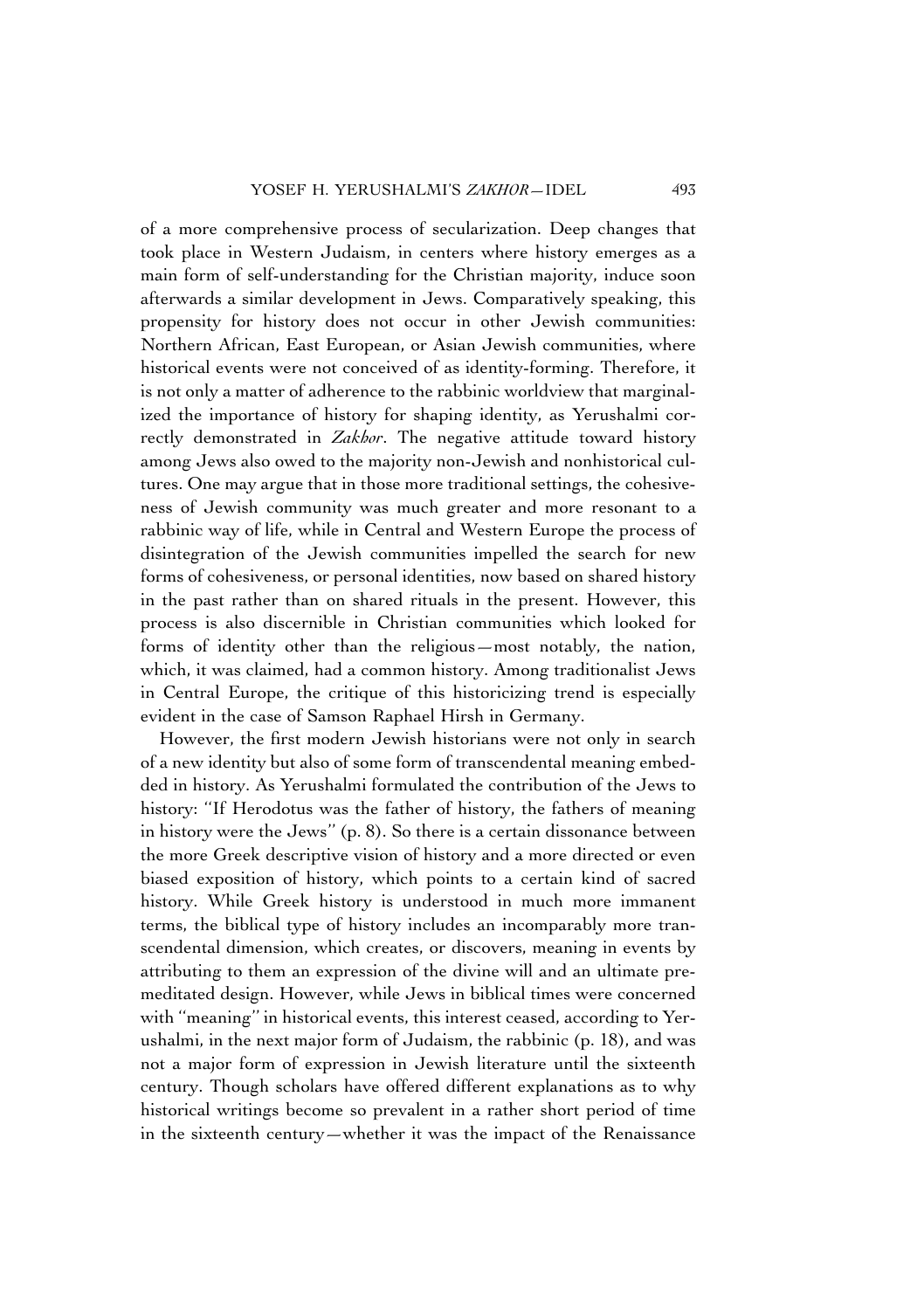historiography<sup>5</sup> or of the expulsion of the Jews from the Iberian Peninsula (pp. 57–75)—the very rise of this trend of Jewish writing was, to the best of my knowledge, never disputed in scholarship. However, evident as this new interest in Jewish history was, it never became a central feature of Jewish thought in the Renaissance. Dominated by other types of speculative interest like philosophy and mysticism, and obedient to the rabbinic *regimen vitae*, premodern forms of Judaism remained indifferent to the few chronicles or critical works of history produced in the sixteenth century.

This does not mean that a historical approach to Judaism, embodied in what I call the historical Jew, is less Jewish or less authentic than other forms of Judaism. The ''historical Jew'' constitutes part of the process of assimilation to his environment, just as the intellectual Jew reflects the impact of Muslim and Christian engagement with philosophy and theology in the Middle Ages. Graetz and Yerushalmi are, in my opinion, no less Jewish than any other exponents of Judaism, including Abraham ibn Ezra or Maimonides. Yerushalmi's elegiac assumption, emphasizing the rupture involved in the historical tendency seems to me to be true, though exaggerated. Maimonides, a major exponent of Judaism, provoked a lot of bitter criticism in his lifetime, and yet he became—though a revolutionary of the first order—part and parcel of many forms of Judaism. Given my working assumption that tradition is a multifaceted concept, and that, in fact, we should speak of a constellation of traditions that is accumulative, flexible, and developing, ''historical Judaism'' is certainly part of it. This function is a result not of an abstract Jewish tradition but of the place that the bearers of historical Judaism occupy in the general structure of the Jewish nation, as we will see in the second part of this essay.

The description of events related to Jews above constitutes an example

<sup>5.</sup> For a general assessment of the reasons for the emergence of Jewish historical writings in the sixteenth century, see Reuven Bonfil, ''The Historian's Perception of the Jews in the Italian Renaissance,'' *Revue des etudes juives* 143 (1984): 59–82; idem, ''Some Reflections on the Place of Azariah de Rossi's *Meor Enayim* in the Cultural Milieu of Italian Renaissance Jewry,'' in *Jewish Thought in the Sixteenth Century,* ed. B. D. Cooperman (Cambridge, Mass., 1983), 23–48; also by Bonfil, ''How Golden Was the Age of the Renaissance in Jewish Historiography,'' in *Essential Papers on Jewish Culture in Renaissance and Baroque Italy,* ed. D. Ruderman, (New York, 1992), 219–50. For a more general survey of Jewish historiography during the Renaissance period, see Reuven Michael, *Jewish Historiography from the Renaissance to Modern Times* (Hebrew; Jerusalem, 1993), 17–71. See also Amos Funkenstein, *Perceptions of Jewish History* (Berkeley, Calif., 1993).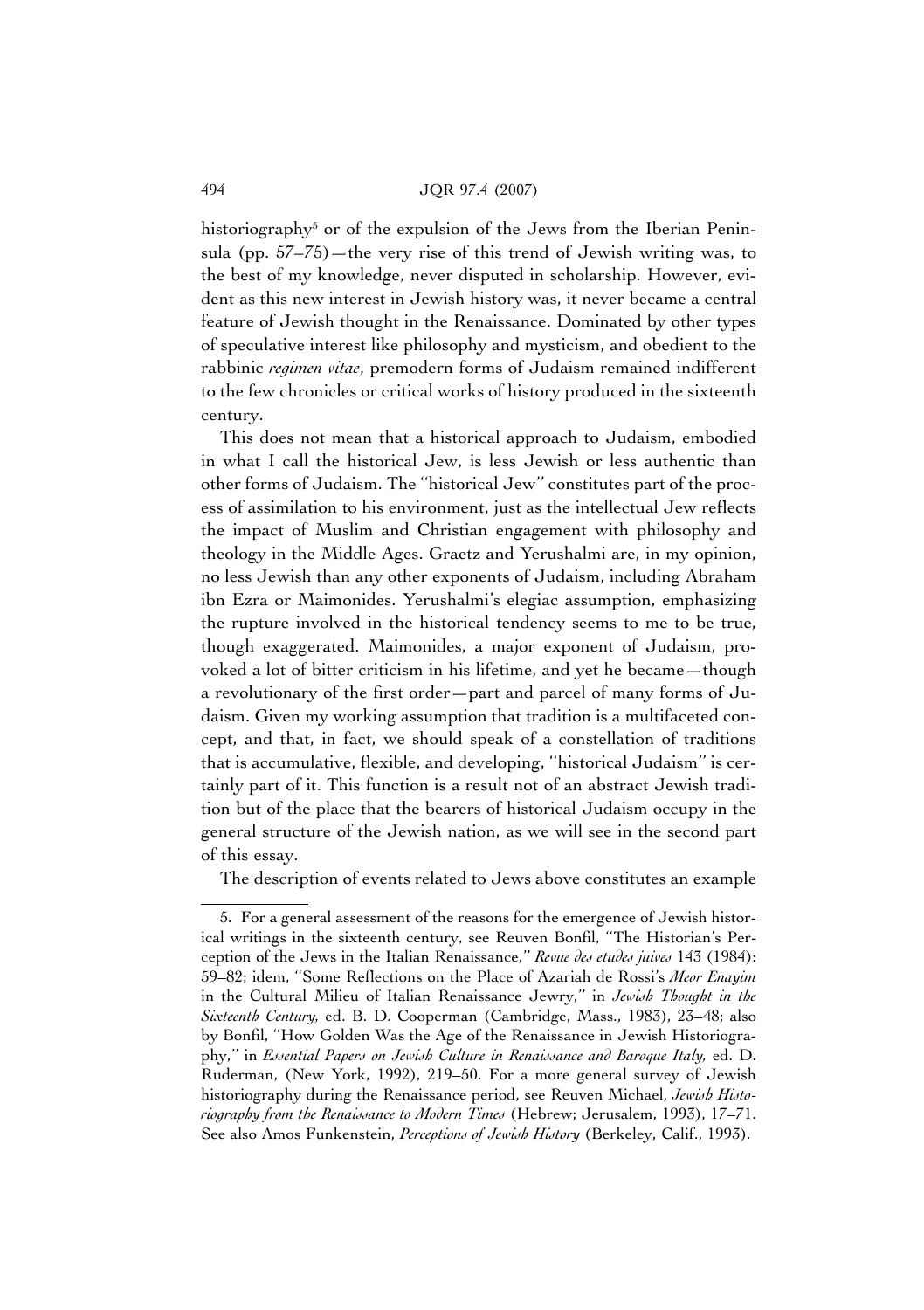of what Nora called an ''acceleration of history,'' which created, in turn, an acceleration in the pace of historical research. As part of this acceleration Jewish history became a new form of identity in Israeli academe and intellectual life, leading to the exploration of new topics of research. Especially evident are departments of archaeology of the land of Israel and the history of the Land of Israel. Those two academic domains have become, in some Israeli universities, full-fledged departments, sometimes institutes, and new academic journals have been established in order to further research in them (such as *Katedra* and *Shalem*). Moreover, the emphasis upon the importance of a certain topic—messianism—that was underestimated by previous scholars now flourished in several disciplines. In a certain sense, some Jewish historians became not only observers of past events but also participants in historical processes that influenced their professional approach.

Yerushalmi's description of the belief in history as the faith of fallen Jews may be, at least to an extent, an exaggeration (p. 98). I cannot dispute his own feeling that the career of a Jewish historian may represent an existential rupture, perhaps a tragic one, with traditional Judaism. But this rupture is not only with traditional faith but also with the versions of *historia sacra* proposed by other Jewish historians, including his own teacher Salo W. Baron, as we will see below. The stark opposition between history and belief presupposes some form of religiosity that alone is conceived of as authentic and attributes to the corrosive acts of history an antireligious effect. By contrast, I would resort to a vision of a complex and multifaceted tradition in order to resolve what may be conceived of as a state of fall or of despair.6 Indeed, I claim that despite the rupture created by the ascent of history, there are nevertheless lines of continuity that shed light on the existence of a Jewish historical mode.

The question of the possibility of history existing within a traditional framework may be asked also from another angle: if two audacious thinkers such as Abraham ibn Ezra and Maimonides were able to offer and have accepted such a strong synthesis between rabbinic Judaism and Greek philosophy—prompting an intellectual reform of Judaism—why should not historiography become part of Jewish religion? If the Jews were the fathers of meaning in history, as Yerushalmi formulated it, why should that type of religious historian, who is seeking meaning in history—with respect to divine or demonic intervention in human affairs—

<sup>6.</sup> See also David N. Myers, *Resisting History: Historicism and Its Discontents in German-Jewish Thought* (Princeton, N.J., 2003), 172.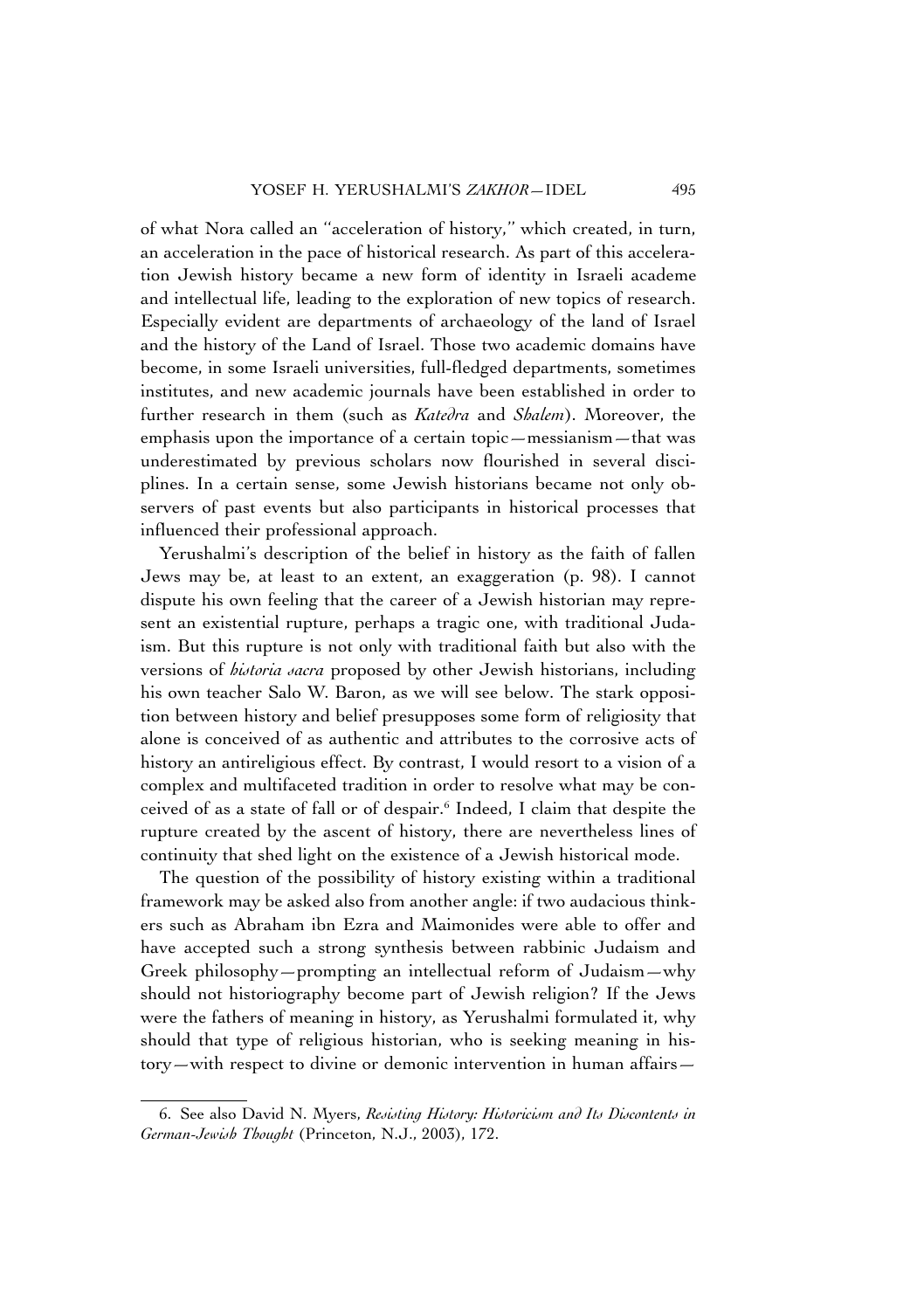not be seen as continuing a broader Jewish religious enterprise?7 Are not some forms of medieval and modern philosophy on the one hand, and modern history on the other hand, forms of culture with which some elite Jews were confronted, forms of which they rejected some and accepted others?8 Is history, even when understood in immanent terms, so essentially alien to all possible forms of traditional Judaism that it cannot generate a new version of the religion that is less controversial than ibn Ezra's astrological and Maimonides' philosophical reforms were in the Middle Ages? Was the modest and quite restricted scandal that emerged after the publication of Azariah de Rossi's famous historical book *Me'or 'enayim*<sup>9</sup> greater than that created by the dissemination of Maimonides' philosophical or even his halakhic writings? Was the marginalization of ibn Gabirol's philosophical book *Fons Vitae* paralleled by anything similar in debates over history such as the marginalization of the medieval *Yosifon*? The answer to these questions is quite obvious: ibn Gabirol's neglect of Judaism and the intellectual reform of Judaism by ''the Great Eagle'' attracted sharper, fiercer, and sometimes more prolonged debate than the modest historical tensions related to the work of the Italian Jewish historian.

It should be mentioned that some of the most important Jewish historians have been rabbis, including Baron, and in our generation Yerushalmi, Robert Bonfil, and David Ruderman. Thus, we may describe a more complex, though perhaps smoother, relationship between the transcendental type of understanding history, or historiosophy, by religious thinkers in the Middle Ages and the first generations of Jewish historians, on the one hand, and the apparent rupture and despair that is more commonly found among recent scholars of Jewish history, on the other. For example, it seems that it is only in recent decades that the basic formation of historians took place exclusively in universities at the expense of religious seminaries.

#### II: MULTIPLE TRADITIONS AND MODERNITY

Throughout Yerushalmi's book, the assumption of a unified Jewish people recurs (p. 94). It is this unified vision of traditional Judaism, as I

<sup>7.</sup> See the material collected in M. Idel, '' 'That wondrous, occult power': Some Reflections on Modern Perceptions of Jewish History,'' *Studia Judaica* 7 (1998): 57–70.

<sup>8.</sup> See Ismar Schorsch, *From Text to Context: The Turn to History in Modern Judaism* (Hanover, N.H., 1996), 172.

<sup>9.</sup> See Joanna Weinberg's introduction to Azariah de Rossi, *The Light of the Eyes*, trans. J. Weinberg (New Haven, Conn., 2001), xvii, xlii–xliv, and Yerushalmi, *Zakhor,* 69–73.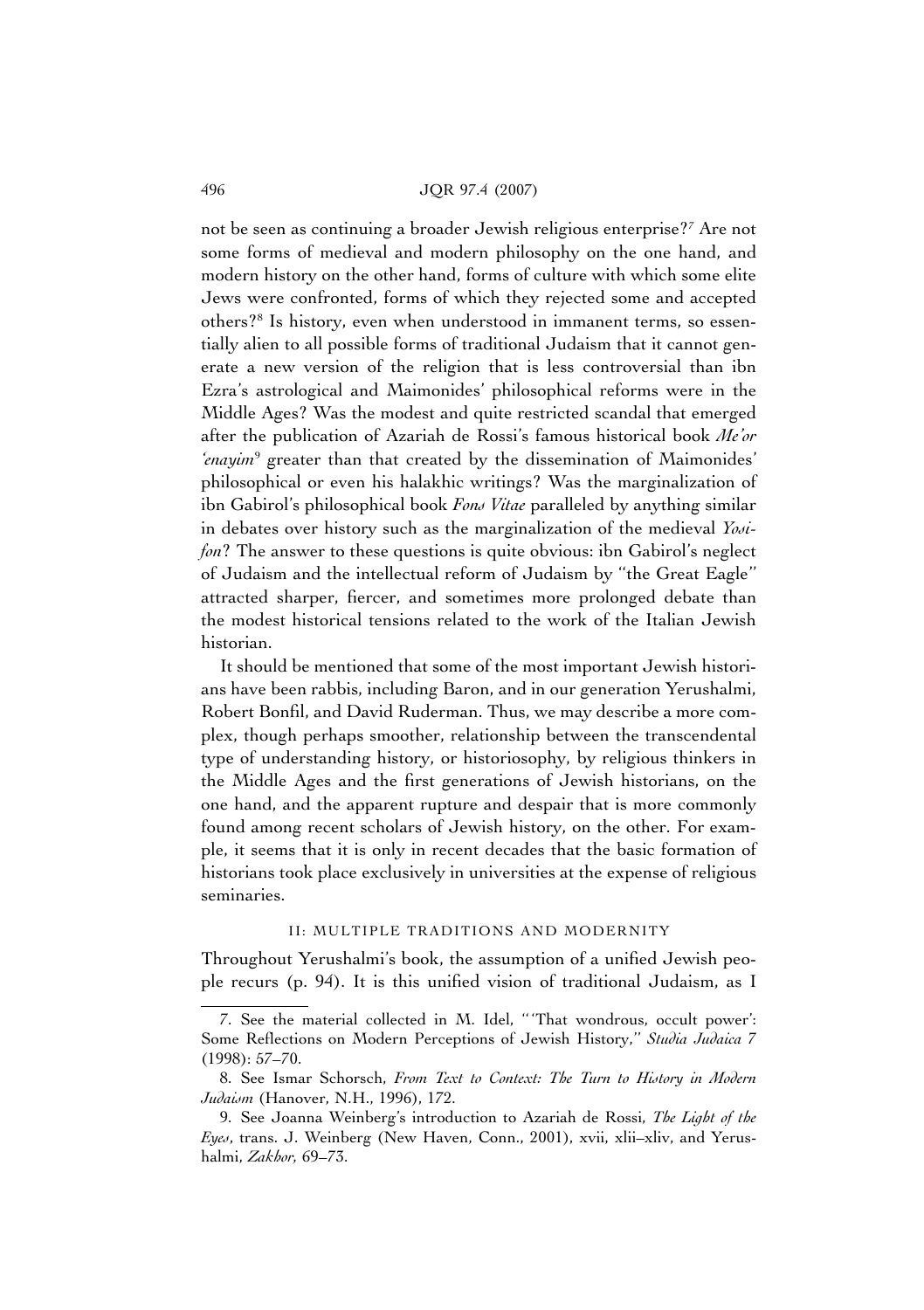understand his argument, that prevents religious Jews from adopting a critical approach to the canonized conceptualization of the past, or to collective memory. Or to put it in other terms, a homogenous traditional society seemingly confronts modernity with a negative attitude toward its critical demythologization. Or to put it in terms more explicitly found in Yerushalmi, the importance of ritual in traditional (read, rabbinic) Judaism represents an alternative to history (pp. 6–7, 52).<sup>10</sup> Like Yerushalmi, I am among those scholars who do not assume that Jews had an especially strong historical sense or interest in immanent explanations. However, we should not see the vast and variegated literatures and forms of experiences known as Judaism as being so monolithic, static, and closed that they cannot absorb some historical understanding. To resort to one of Salo W. Baron's formulations: ''The Jewish religion has little to lose and much to gain from a thorough knowledge of the past . . . In their subconscious, as well as conscious, historical feeling, modern Jews have much in common, both with one another and with their ancestors.''11 The assumption of the existence of a mysterious sense of union linking various generations of Jews that may be understood by fathoming the secrets of their history is quite obvious and is reinforced by another quote from Baron.<sup>12</sup> Thus, while in the generation shaped by the Jewish interwar experience—Salo Baron was an immigrant from Galicia—the history of the Jews is still understood as a unifying vision, whereas in the writings of his postwar followers in America, it was conceived to be a corrosive element. Indeed, I would say that alongside the Shoah, more has been written about the history of the Jews in America, which is a relatively short chapter in the long history of Jewish immigrations, than about any other major chapter in Jewish history. This may be just another interesting effort to create a sense of local identity by resorting to historical tools. Both in Israel and in America, history is still a form of situating oneself in place and time and creating new and unifying identities. History, like Jewish philosophy or mysticism, is a new way of looking at earlier strata of Judaism and contributes unifying as well as corrosive forms of understanding. Like these two other forms of Jewish literature, history also adopted a critical perspective on other manifestations of Judaism.

However, this development is just one form of organization of Judaism: in the Bible, what we call religion was constituted by a mixed discussions

<sup>10.</sup> See also p. 92, where he explicitly rejects an essentialist vision of Judaism.

<sup>11.</sup> *A Social and Religious History of the Jews* (New York, 1937), 2:459.

<sup>12.</sup> Ibid., 2:457–58. See also the discussion of Schorsch, *From Text to Context,* 156.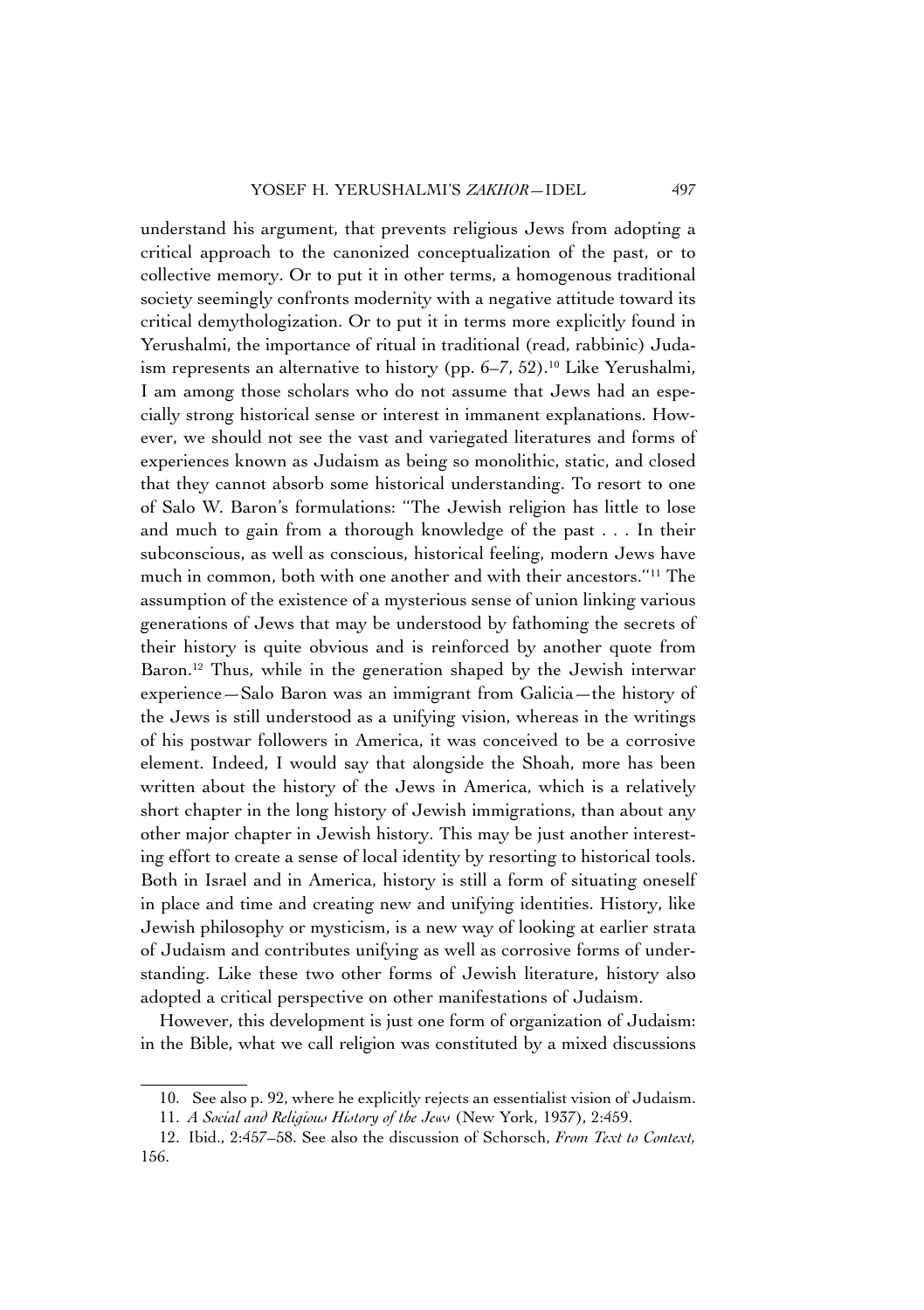of ritual with descriptions of historical events. Though the latter was marginalized in the subsequent development of the religion, there was still a solid anchor in the founding document of this religion onto which new historical approach can graft themselves. In fact, kabbalistic and sometimes also philosophical forms of thought include some historical theorizing, which can be described as modern, or as I attempted to call it, *historia profana.* This is quite evident in the schemes concerning redemption that constitute a historiosophic approach, although an immanent one.

I would like now to present a theory of historical redemption as reflecting a natural process. According to a view of Abraham Abulafia, a messianic event could occur without any extraordinary intervention on the part of supernatural powers. A natural interpretation of the redemption is Aristotelian. It is based upon the assumption that all potentialities will, at some point in time, reach their actualizations. This idea runs as follows: since time is eternal, it is illogical to suppose that a potential reality will not at some point in time be actualized. Therefore, the notion of Jewish statehood, which is actually an idea that had already proved its feasibility, must again come to fruition at some point in the future.

Abulafia's insight into history, dealing with the rise and fall of nations, apparently convinced him that there was sufficient reason to believe that the Jewish people could rise again. This outlook can be better understood if we take into account the historical background of the times in which Abulafia was formulating his thoughts and writings. In his youth, during the fifties and sixties of the thirteenth century, the land of Israel was the focal point of a gigantic struggle between the major superpowers of the Middle Ages: the Mongols of the east; the Crusaders who were in control of parts of the country; and the Mameluks. The ongoing struggle between these three powers was unusual in these decades. In an unstable situation such as this, it would be fitting to suppose that the Jews could also be integrated in an historical process that would allow them a foothold or even a victory by exploiting the struggle between these superpowers. This background of a bitter struggle seems to be pertinent to an explanation of the rise of messianic expectations during times of great international crisis. It would seem that Abulafia is not the only one to recognize the messianism inhering in this particular historical situation. It is quite possible that this same background provides the basis for the thought of R. Yehudah ha-Levi when he pondered the success of the Crusades in the capture of the Land of Israel. This perspective can also be seen to relate to the modern Zionist ideal which flourished and gained strength against the background of the success of still another great power, Britain, to occupy the Land of Israel.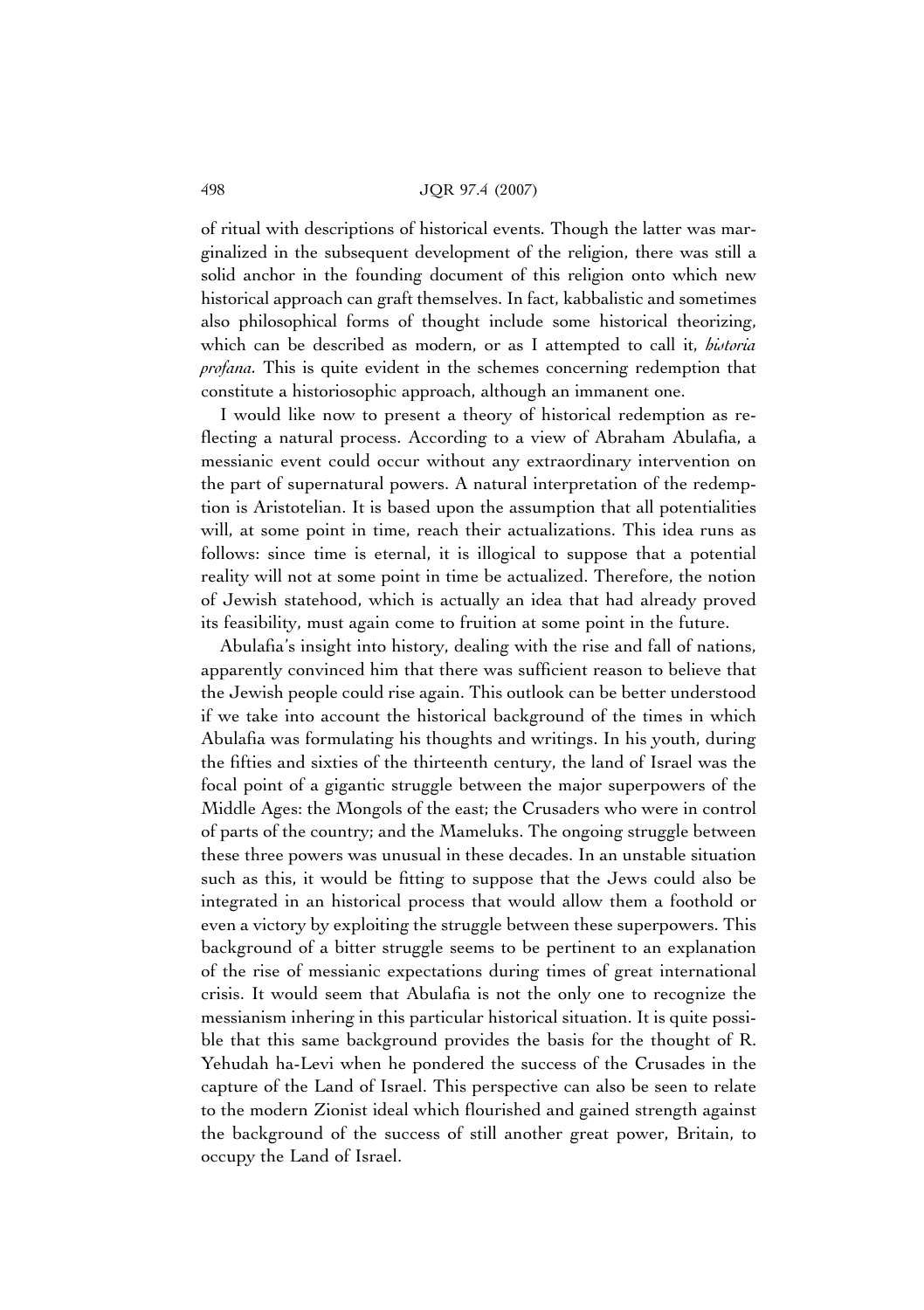These crises are not crises of the history of Jewish people per se but international struggles that did not originate with the Jews. Yet it is likely that these fluid situations gave rise to underlying expectations of Jewish political and military activism. Obviously, as long as the international situation remained stable, the Jews had very little chance of regaining political power. The contemplation of human nature, especially in the ways in which nations rise and fall, appears very strongly in Abulafia's writings. For example in his *Sefer ha-malmad* or *ha-Melamed,* he states:

Even what will happen in the future such as the coming of the Messiah and the kingdom of Israel, are not impossibilities, or to be denied logically, because thus we see every day with the nations of the world. Sometimes these have dominion over those (and visa versa), and this is not a matter that Nature can deny but rather human nature decrees that it be so.<sup>13</sup>

Abulafia's theory of human nature had a certain historical influence. At the end of the thirteenth century, a Jewish intellectual, R. Joseph ibn Caspi of Provence, raised the possibility of the reestablishment of the Jewish state based on a consideration of the history of the rise and fall of nations throughout history. It is likely that through ibn Caspi this idea later appeared in a composition of Spinoza's, as has been suggested by Shlomo Pines.<sup>14</sup> For his part, Spinoza suggested the possibility of a reestablishment of a Jewish state under certain political conditions. It is quite possible to assume a historical affinity between Abulafia and ibn Caspi.

<sup>13.</sup> MS Paris, Biblioteque Nationale 608, fol. 304a. For the background of this text, see Moshe Idel, ''Some Concepts of Time and History in Kabbalah,'' in *Jewish History and Jewish Memory*, *Essays in Honor of Yosef Hayim Yerushalmi,* ed. E. Carlebach, J. M. Efron, and D. N. Myers (Hanover, N.H., 1998), 170–76. For an interesting parallel to this view, see the mid–thirteenth-century Toledan thinker R. Yehudah ibn Matka's *Sefer midrash* @*hokhmah*. The text of ibn Matka was printed by Colette Sirat, ''Juda b. Salomon Ha-Kohen—philosophe, astronome et peut-etre Kabbaliste de la premiere moitie du XIIIe siecle,'' *Italia* 1.2 (1979): 48, n. 21, and discussed in Idel, ''Some Concepts of Time,'' 175.

<sup>14.</sup> Pines, *Between Jewish Thought and the Thought of the Nations* (Hebrew; Jerusalem 1977), 277–305. On this issue, see also Y. H. Yerushalmi, ''Spinoza on the Existence of the Jewish People'' (Hebrew), *Proceedings of the Israeli Academy of Science* 6.10 (1983): 171–213. See also Gershom Scholem, *Sabbatai Sevi, the Mystical Messiah,* trans. R. J. Z. Werblowsky (Princeton, N.J., 1973), 544, and Aviezer Ravitsky, '' 'To the Utmost of Human Capacity': Maimonides on the Days of the Messiah,'' in *Perspectives on Maimonides: Philosophical and Historical Studies*, ed. J. L. Kraemer (Oxford, 1991), 225, n. 7.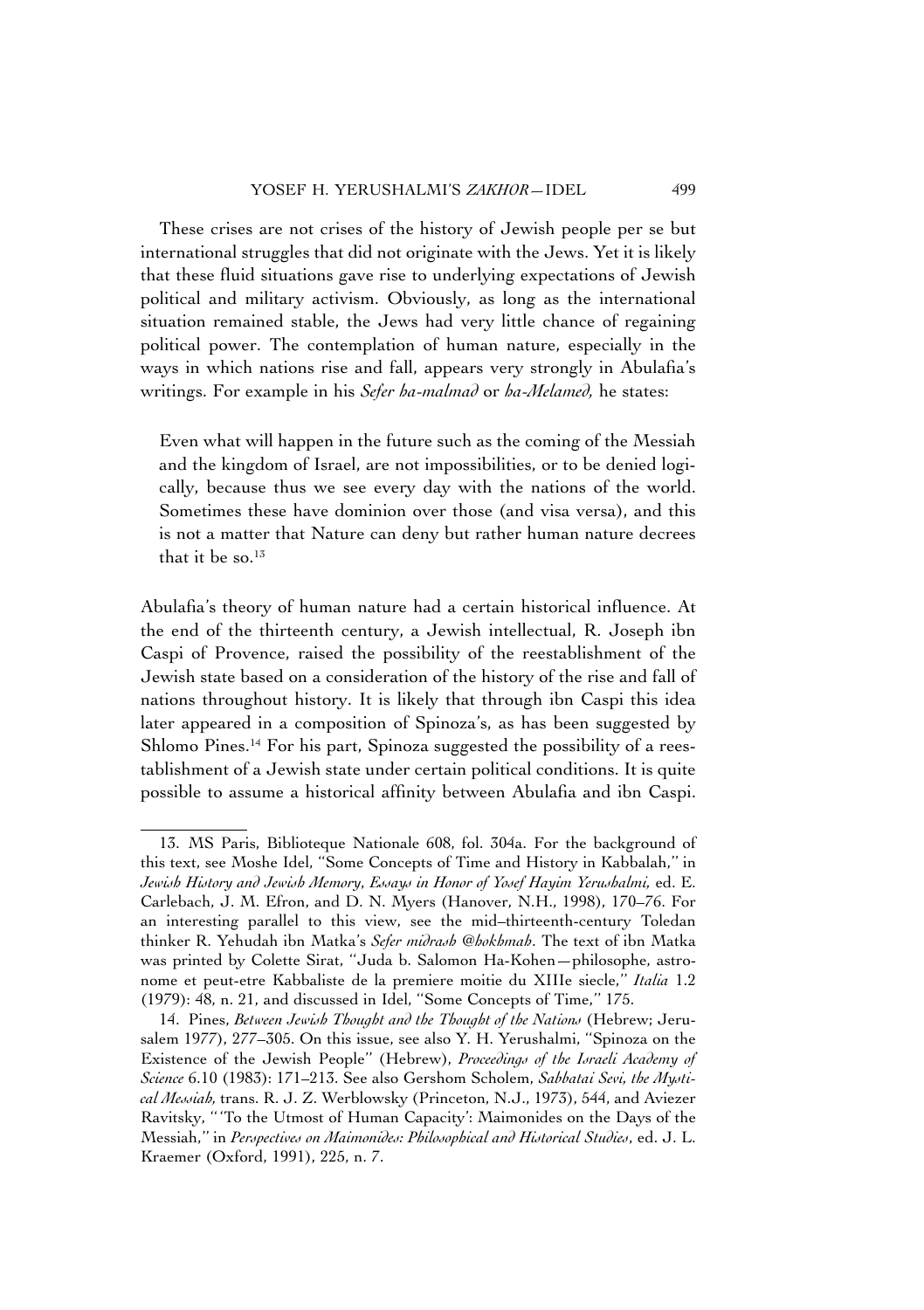This background could also provide the explanation for how Spinoza came to know of this natural conception of history; the evolution of the idea remains a subject open to further in-depth investigation. For our purposes, we take note of the rise of a certain train of thought that is more characteristic of the secondary elite among the Jews in the Middle Ages—kabbalistic and philosophical—than of popular thought that tended to link redemption to a total disruption of history and nature.

Abulafia and Spinoza are among the few Jewish thinkers who have been formally banned by rabbinic authorities; Ibn Caspi has been marginalized and was rediscovered only in the nineteenth century by maskilim. Nevertheless, the idea they proposed had a huge impact, on both secular and religious Jews, and changed their frame of thought whether or not they participated in the Zionist political idea. However, what I would like to point out is that while the later two thinkers have never been published by Orthodox printers, in the case of Abulafia, whose writings had never being printed by religious thinkers, the situation has changed dramatically in the last decade when almost all his known writings have been published by Orthodox editors, sometimes with the formal approval of halakhic authorities in Me'ah She'arim and distributed in bookshops there in thirteen-volume sets alongside other canonical sets of the Bible, Talmud, and Lurianic Kabbalah. *Sefer ha-melamed,* the book from which I quoted above, was one of the last in the series, and its editor, Amnon Gross, chose to preface this volume with the following statement:

Behold we have thereby to bless on the accomplished work (*levarekh 'al ha-mugmar*), may the name of the King of Kings of Kings, the Holy one, blessed be He, be praised, that He had mercy and pity on us and removed the bad decision (*gezirah*) from this house, the house of our rabbi Abraham Abulafia, and changed this house to an altar for the union of the Holy One, blessed be He, and His Shekhinah, and the entire people of Israel.<sup>15</sup>

To be sure, this is just one of the modest ways of introducing Abulafia found in the twelve introductions to the volumes of the new set. It shows that Orthodoxy is much more open than we imagine, and that dramatic spiritual changes there are far from impossible—at least in terms of books written in Hebrew and intended for a religious audience. Therefore the difference between some medieval and premodern views of major topics,

<sup>15.</sup> *Maftea*@*h ha-re'ayon, ha-*@*heshek ve-ha-melamed* (Jerusalem, 2002), 1. The passage quoted above from the manuscript is found on p. 38.